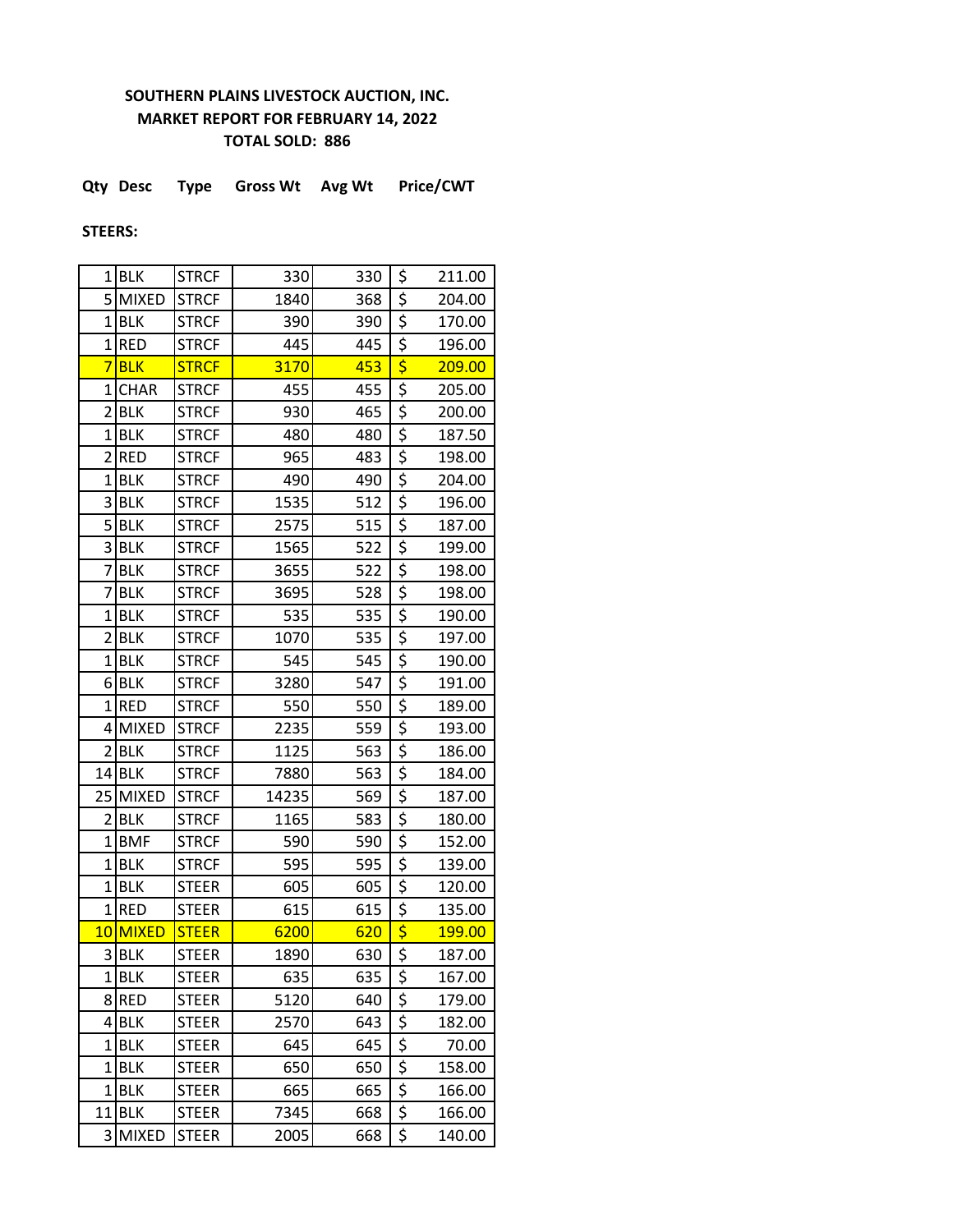| 9              | <b>BLK</b>   | <b>STRCF</b> | 6070  | 674 | \$                                  | 164.25        |
|----------------|--------------|--------------|-------|-----|-------------------------------------|---------------|
|                | $1$ $BTL$    | <b>STEER</b> | 675   | 675 | \$                                  | 157.00        |
| 12             | <b>MIXED</b> | <b>STEER</b> | 8130  | 678 | \$                                  | 165.00        |
|                | 1 SPOT       | <b>STEER</b> | 680   | 680 | \$                                  | 100.00        |
| 1              | BLK          | <b>STEER</b> | 680   | 680 | \$                                  | 113.00        |
| 30             | <b>MIXED</b> | <b>STEER</b> | 20470 | 682 | \$                                  | 164.00        |
| $\overline{2}$ | <b>BLK</b>   | <b>STEER</b> | 1365  | 683 | \$                                  | 161.00        |
| 1              | <b>BLK</b>   | <b>STEER</b> | 685   | 685 | \$                                  | 165.00        |
| 8              | <b>BLK</b>   | <b>STEER</b> | 5480  | 685 | \$                                  | 167.50        |
|                | 8BLK         | <b>STEER</b> | 5485  | 686 | \$                                  | 164.50        |
|                | $5$ BLK      | <b>STEER</b> | 3450  | 690 | \$                                  | 166.00        |
| $\mathbf 1$    | BLK          | <b>STEER</b> | 710   | 710 | \$                                  | 142.00        |
|                | 4CHAR        | <b>STEER</b> | 2880  | 720 | \$                                  | 150.00        |
| 5              | <b>MIXED</b> | <b>STEER</b> | 3690  | 738 | \$                                  | 162.50        |
| 7              | <b>BLK</b>   | <b>STEER</b> | 5235  | 748 | \$                                  | 161.50        |
|                | 8 MIXED      | <b>STEER</b> | 5985  | 748 | \$                                  | 158.50        |
|                | $4$ BLK      | <b>STEER</b> | 3010  | 753 | \$                                  | 163.50        |
| 4              | MIXED        | <b>STEER</b> | 3105  | 776 | \$                                  | 154.00        |
| 6              | <b>MIXED</b> | <b>STEER</b> | 4710  | 785 | \$                                  | 158.00        |
| 2              | <b>BLK</b>   | <b>STEER</b> | 1595  | 798 | \$                                  | 155.00        |
|                | 5BLK         | <b>STEER</b> | 4000  | 800 | \$                                  | 154.50        |
| $\overline{2}$ | <b>BLK</b>   | <b>STEER</b> | 1610  | 805 | \$                                  | 150.00        |
| 1              | <b>BLK</b>   | <b>STEER</b> | 815   | 815 | \$                                  | 121.00        |
| 14             | <b>BLK</b>   | <b>STEER</b> | 11490 | 821 | \$                                  | 155.50        |
| 39             | <b>MIXED</b> | <b>STEER</b> | 32060 | 822 | \$                                  | <b>158.50</b> |
| 42             | <b>MIXED</b> | <b>STEER</b> | 35755 | 851 | \$                                  | 155.00        |
| 1              | <b>BLK</b>   | <b>STEER</b> | 875   | 875 | \$                                  | 145.00        |
| $\mathbf{1}$   | <b>CHAR</b>  | <b>STEER</b> | 920   | 920 | \$                                  | 145.00        |
| 45             | <b>BLK</b>   | <b>STEER</b> | 42725 | 949 | $\overline{\boldsymbol{\varsigma}}$ | 147.50        |
| 6              | <b>BLK</b>   | <b>STEER</b> | 5765  | 961 | \$                                  | 145.00        |
|                |              |              |       |     |                                     |               |
| <b>BULLS:</b>  |              |              |       |     |                                     |               |
|                |              |              |       |     |                                     |               |
| $\overline{2}$ | <b>BLK</b>   | <b>BULCF</b> | 725   | 363 | \$                                  | 214.00        |
|                | $1$ BLK      | <b>BULCF</b> | 380   | 380 | \$                                  | 207.50        |
| 1              | <b>SPOT</b>  | <b>BULCF</b> | 410   | 410 | \$                                  | 110.00        |
| 3              | <b>BLK</b>   | <b>BULCF</b> | 1235  | 412 | \$                                  | 212.00        |
| $\overline{2}$ | <b>BLK</b>   | <b>BULCF</b> | 835   | 418 | \$                                  | 199.00        |
| 1              | <b>BLK</b>   | <b>BULCF</b> | 425   | 425 | \$                                  | 184.00        |
| $1\vert$       | <b>CB</b>    | <b>BULCF</b> | 430   | 430 | \$                                  | 135.00        |
| 1              | <b>BLK</b>   | <b>BULCF</b> | 435   | 435 | \$                                  | 207.00        |
| $\overline{2}$ | <b>BLK</b>   | <b>BULCF</b> | 890   | 445 | \$                                  | 157.00        |
| 1              | <b>BLK</b>   | <b>BULCF</b> | 445   | 445 | $\overline{\mathcal{L}}$            | 175.00        |
| 1              | <b>RED</b>   | <b>BULCF</b> | 450   | 450 | \$                                  | 185.00        |
| $\mathbf{1}$   | <b>BLK</b>   | <b>BULCF</b> | 450   | 450 | \$                                  | 185.00        |
| $1\vert$       | <b>BLK</b>   | <b>BULCF</b> | 450   | 450 | \$                                  | 196.00        |
| 3              | <b>BLK</b>   | <b>BULCF</b> | 1360  | 453 | \$                                  | 189.00        |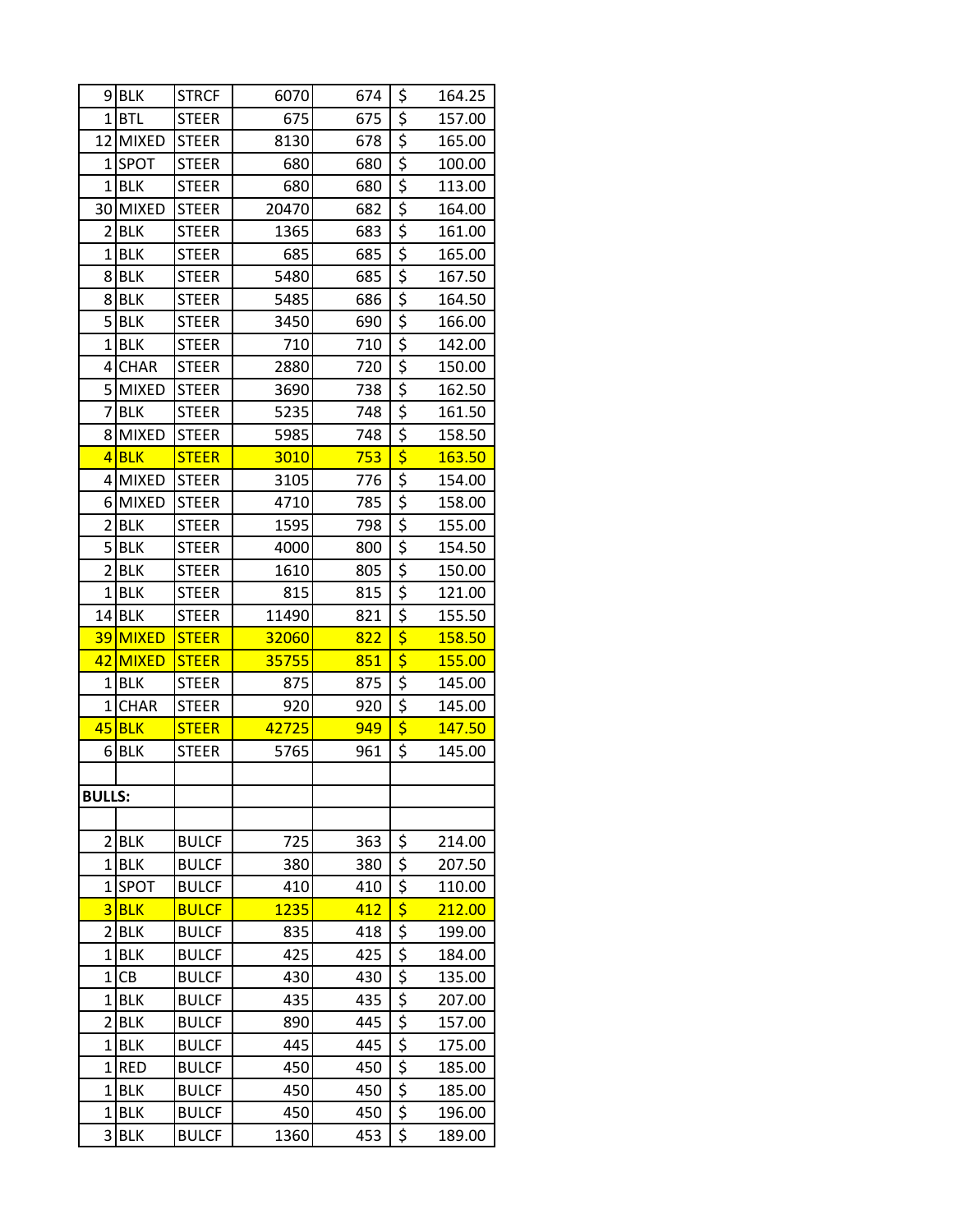| 1                   | <b>BWF</b>   | <b>BULCF</b> | 470  | 470 | \$               | 193.00 |
|---------------------|--------------|--------------|------|-----|------------------|--------|
| $1\vert$            | <b>BLK</b>   | <b>BULCF</b> | 480  | 480 | \$               | 182.00 |
| $\mathbf 1$         | <b>BLK</b>   | <b>BULCF</b> | 485  | 485 | $\overline{\xi}$ | 184.00 |
| 4                   | <b>MIXED</b> | <b>BULCF</b> | 1985 | 496 | $\overline{\xi}$ | 195.00 |
| $\overline{1}$      | <b>BLK</b>   | <b>BULCF</b> | 535  | 535 | \$               | 180.00 |
| 7                   | <b>BLK</b>   | <b>BULCF</b> | 3820 | 546 | $\overline{\xi}$ | 180.00 |
| 3                   | <b>BLK</b>   | <b>BULCF</b> | 1690 | 563 | \$               | 175.00 |
| 4                   | <b>BLK</b>   | <b>BULCF</b> | 2280 | 570 | $\overline{\xi}$ | 181.00 |
| 3                   | <b>BLK</b>   | <b>BULL</b>  | 1880 | 627 | \$               | 163.00 |
| $\overline{1}$      | <b>BLK</b>   | <b>BULL</b>  | 640  | 640 | \$               | 149.00 |
| 4                   | <b>BLK</b>   | <b>BULL</b>  | 2605 | 651 | \$               | 155.75 |
| 1                   | <b>BLK</b>   | <b>BULL</b>  | 660  | 660 | \$               | 156.00 |
| $\overline{1}$      | <b>RED</b>   | <b>BULL</b>  | 780  | 780 | \$               | 126.00 |
| $\overline{1}$      | <b>BMF</b>   | <b>BULL</b>  | 785  | 785 | $\overline{\xi}$ | 135.00 |
| $\overline{1}$      | <b>RED</b>   | <b>BULL</b>  | 840  | 840 | $\overline{\xi}$ | 126.00 |
| 1                   | <b>BLK</b>   | <b>BULL</b>  | 870  | 870 | $\overline{\xi}$ | 132.00 |
| $\overline{2}$      | <b>BLK</b>   | <b>BULL</b>  | 1750 | 875 | \$               | 131.00 |
|                     |              |              |      |     |                  |        |
| <b>HEIFERS:</b>     |              |              |      |     |                  |        |
|                     |              |              |      |     |                  |        |
| $\overline{2}$      | <b>BLK</b>   | <b>HFRCF</b> | 610  | 305 | \$               | 184.00 |
| $\overline{2}$      | <b>RED</b>   | <b>HFRCF</b> | 640  | 320 | $\overline{\xi}$ | 175.00 |
| 1                   | <b>BLK</b>   | <b>HFRCF</b> | 340  | 340 | \$               | 100.00 |
| $\overline{1}$      | <b>BLK</b>   | <b>HFRCF</b> | 345  | 345 | \$               | 176.00 |
| $\overline{2}$      | CB           | <b>HFRCF</b> | 700  | 350 | $\overline{\xi}$ | 110.00 |
| 5                   | <b>BLK</b>   | <b>HFRCF</b> | 1845 | 369 | \$               | 181.00 |
| 3                   | <b>RED</b>   | <b>HFRCF</b> | 1185 | 395 | \$               | 156.00 |
| $\mathbf 1$         | <b>RMF</b>   | <b>HFRCF</b> | 410  | 410 | \$               | 158.00 |
| 3                   | <b>RED</b>   | <b>HFRCF</b> | 1260 | 420 | $\overline{\xi}$ | 161.00 |
| 1                   | CB           | <b>HFRCF</b> | 420  | 420 | \$               | 150.00 |
| $\overline{2}$      | <b>BLK</b>   | <b>HFRCF</b> | 855  | 428 | \$               | 162.00 |
| 1                   | <b>BLK</b>   | <b>HFRCF</b> | 435  | 435 | \$               | 159.00 |
| $\mathbf{1}$        | <b>BLK</b>   | <b>HFRCF</b> | 435  | 435 | \$               | 170.00 |
| 1                   | <b>RED</b>   | <b>HFRCF</b> | 435  | 435 | \$               | 156.00 |
| 2                   | <b>BLK</b>   | <b>HFRCF</b> | 875  | 438 | \$               | 165.00 |
| 4                   | <b>BLK</b>   | <b>HFRCF</b> | 1750 | 438 | $\overline{\xi}$ | 164.00 |
| 7                   | <b>BLK</b>   | <b>HFRCF</b> | 3140 | 449 | $\overline{\xi}$ | 165.00 |
| 4<br>$\overline{2}$ | <b>BLK</b>   | <b>HFRCF</b> | 1800 | 450 | \$               | 169.00 |
|                     | <b>BLK</b>   | <b>HFRCF</b> | 920  | 460 | \$               | 170.00 |
| 1<br>4              | <b>BWF</b>   | <b>HFRCF</b> | 460  | 460 | \$               | 156.00 |
|                     | <b>BLK</b>   | <b>HFRCF</b> | 1845 | 461 | $\overline{\xi}$ | 155.00 |
| 7                   | <b>RED</b>   | <b>HFRCF</b> | 3265 | 466 | \$               | 164.50 |
| 1                   | <b>RMF</b>   | <b>HFRCF</b> | 470  | 470 | $\overline{\xi}$ | 158.00 |
| 1                   | <b>BLK</b>   | <b>HFRCF</b> | 480  | 480 | \$               | 160.00 |
| 8                   | <b>RED</b>   | <b>HFRCF</b> | 3940 | 493 | \$               | 166.00 |
| $\mathbf 1$         | <b>BLK</b>   | <b>HFRCF</b> | 495  | 495 | \$               | 155.00 |
| 4                   | <b>BLK</b>   | <b>HFRCF</b> | 1980 | 495 | \$               | 164.00 |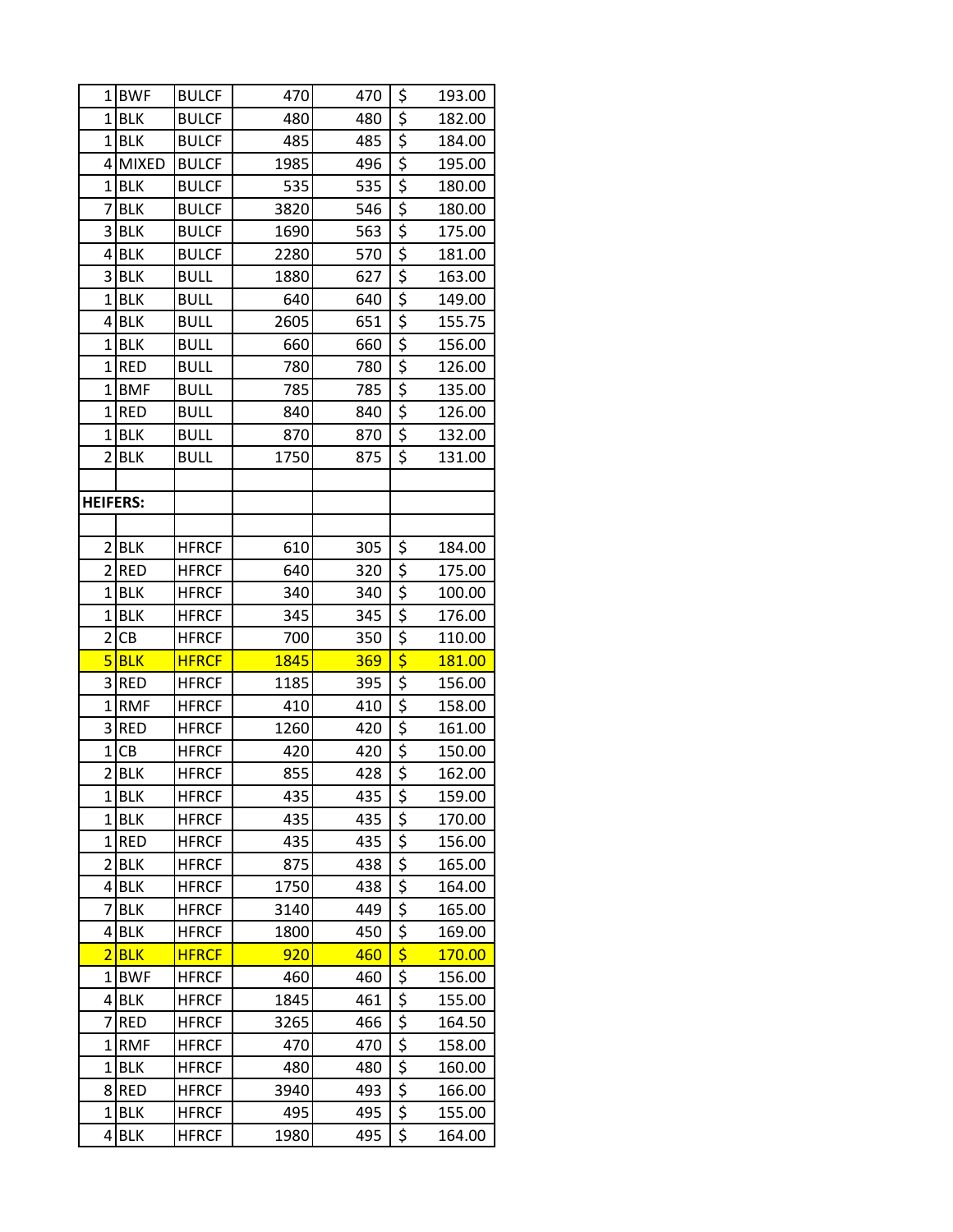|                         | $1$ BLK      | <b>HFRCF</b> | 500          | 500 | \$                                   | 141.00 |
|-------------------------|--------------|--------------|--------------|-----|--------------------------------------|--------|
|                         | $11$ BLK     | <b>HFRCF</b> | 5515         | 501 | \$                                   | 167.00 |
| 1                       | <b>CHAR</b>  | <b>HFRCF</b> | 505          | 505 | $\overline{\xi}$                     | 157.00 |
| 9                       | RED          | <b>HFRCF</b> | 4560         | 507 | $\overline{\overline{\overline{z}}}$ | 156.00 |
| 1                       | <b>BLK</b>   | <b>HFRCF</b> | 510          | 510 | \$                                   | 157.00 |
| 5                       | <b>BLK</b>   | <b>HFRCF</b> | 2560         | 512 | \$                                   | 162.50 |
|                         | 6BLK         | <b>HFRCF</b> | 3145         | 524 | \$                                   | 162.00 |
| 9                       | <b>MIXED</b> | <b>HFRCF</b> | 4820         | 536 | $\overline{\xi}$                     | 162.00 |
| 7                       | <b>BLK</b>   | <b>HFRCF</b> | 3755         | 536 | \$                                   | 162.50 |
| 4                       | <b>BLK</b>   | <b>HFRCF</b> | 2210         | 553 | \$                                   | 161.00 |
| 1                       | <b>BLK</b>   | <b>HFRCF</b> | 555          | 555 | $\overline{\xi}$                     | 156.00 |
|                         | 19 MIXED     | <b>HFRCF</b> | 10580        | 557 | \$                                   | 157.85 |
| 1                       | <b>BLK</b>   | <b>HFRCF</b> | 570          | 570 | \$                                   | 135.00 |
| $\mathbf{1}$            | <b>CB</b>    | <b>HFRCF</b> | 575          | 575 | $\overline{\xi}$                     | 134.00 |
|                         | 4 MIXED      | <b>HFRCF</b> | 2305         | 576 | $\overline{\xi}$                     | 154.00 |
| 1                       | <b>BMF</b>   | <b>HFRCF</b> | 580          | 580 | \$                                   | 115.00 |
| 15                      | <b>MIXED</b> | <b>HFRCF</b> | 8725         | 582 | $rac{5}{5}$                          | 157.85 |
| 2                       | <b>BLK</b>   | <b>HFRCF</b> | 1165         | 583 |                                      | 145.00 |
| $\overline{2}$          | <b>BLK</b>   | <b>HFRCF</b> | 1175         | 588 | \$                                   | 140.00 |
| $\overline{2}$          | <b>BLK</b>   | <b>HFRCF</b> | 1185         | 593 | \$                                   | 153.00 |
|                         | $1$ BLK      | <b>HFRCF</b> | 595          | 595 | \$                                   | 142.00 |
| $\overline{\mathbf{3}}$ | <b>BLK</b>   | <b>HFRCF</b> | <b>1790</b>  | 597 | \$                                   | 160.00 |
| 4                       | <b>BLK</b>   | <b>HFR</b>   | 2400         | 600 | \$                                   | 158.00 |
| 1                       | <b>BLK</b>   | <b>HFR</b>   | 620          | 620 | \$                                   | 132.00 |
| 1                       | <b>BLK</b>   | <b>HFR</b>   | 620          | 620 | \$                                   | 122.00 |
|                         | 2 BLK        | <b>HFR</b>   | 1240         | 620 | \$                                   | 115.00 |
| 9                       | <b>BLK</b>   | <b>HFR</b>   | 5655         | 628 | \$                                   | 154.00 |
| 9                       | <b>BLK</b>   | <b>HFR</b>   | 5715         | 635 |                                      | 156.00 |
| 6                       | <b>RED</b>   | <b>HFR</b>   | 3830         | 638 | $rac{5}{5}$                          | 142.00 |
| $\mathbf{1}$            | <b>BLK</b>   | <b>HFR</b>   | 640          | 640 | $\overline{\xi}$                     | 154.00 |
| 16                      | <b>BLK</b>   | <b>HFR</b>   | 10255        | 641 | \$                                   | 152.50 |
| 7                       | <b>BLK</b>   | <b>HFR</b>   | 4525         | 646 | \$                                   | 155.50 |
|                         | 5 MIXED      | <b>HFR</b>   | 3235         | 647 | \$                                   | 154.50 |
| 17                      | <b>MIXED</b> | <b>HFR</b>   | <b>11170</b> | 657 | \$                                   | 156.50 |
| 1                       | <b>BLK</b>   | <b>HFR</b>   | 660          | 660 | \$                                   | 110.00 |
| 1                       | <b>BLK</b>   | <b>HFR</b>   | 675          | 675 | $rac{5}{5}$                          | 125.00 |
| 2                       | <b>BLK</b>   | <b>HFR</b>   | 1370         | 685 |                                      | 145.00 |
|                         | 3BLK         | <b>HFR</b>   | 2065         | 688 | \$                                   | 138.00 |
| 13                      | <b>MIXED</b> | <b>HFR</b>   | 9035         | 695 | \$                                   | 150.00 |
|                         | 5BLK         | <b>HFR</b>   | 3490         | 698 | $\overline{\xi}$                     | 150.00 |
| 4                       | <b>BLK</b>   | <b>HFR</b>   | 2850         | 713 | $\overline{\xi}$                     | 148.00 |
| 12                      | <b>BLK</b>   | <b>HFR</b>   | 8655         | 721 | \$                                   | 146.00 |
| 3                       | <b>BLK</b>   | <b>HFR</b>   | 2190         | 730 | $\overline{\xi}$                     | 146.00 |
| 1                       | BLK          | <b>HFR</b>   | 740          | 740 | $\overline{\xi}$                     | 100.00 |
|                         | 8RED         | <b>HFR</b>   | 5360         | 670 | \$                                   | 146.00 |
| $\overline{\mathbf{3}}$ | <b>BLK</b>   | <b>HFR</b>   | 2340         | 780 | \$                                   | 143.00 |
| 1                       | <b>BLK</b>   | <b>HFR</b>   | 785          | 785 | \$                                   | 100.00 |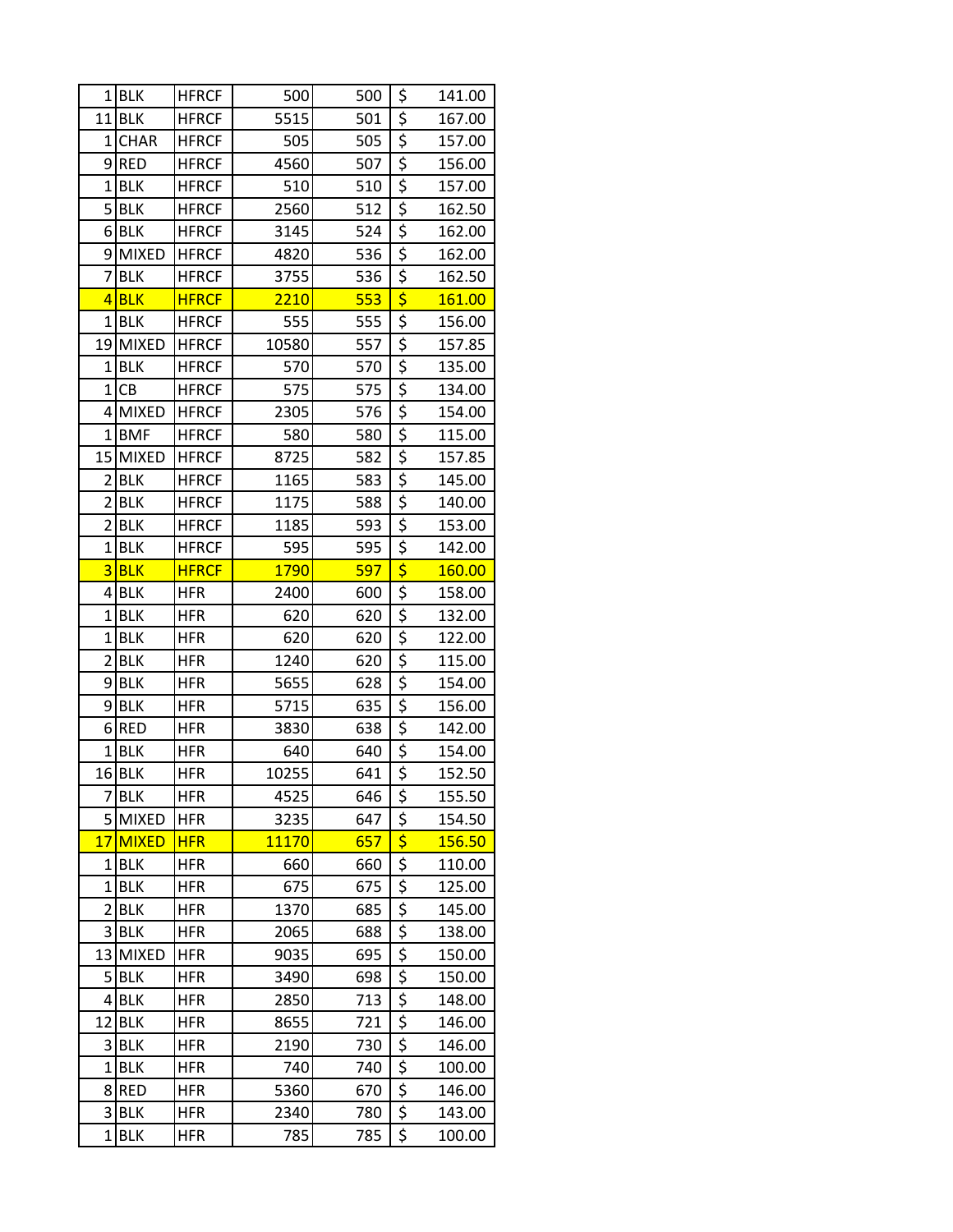| 1              | <b>BLK</b>   | <b>HFR</b> | 790   | 790   | \$                                  | 131.00 |
|----------------|--------------|------------|-------|-------|-------------------------------------|--------|
| $\overline{2}$ | <b>CHAR</b>  | <b>HFR</b> | 1585  | 793   | \$                                  | 144.00 |
| $1\vert$       | <b>BLK</b>   | <b>HFR</b> | 795   | 795   | \$                                  | 120.00 |
| 10             | <b>MIXED</b> | <b>HFR</b> | 7970  | 797   | \$                                  | 147.50 |
| 1              | <b>BLK</b>   | <b>HFR</b> | 815   | 815   | \$                                  | 115.00 |
| $\overline{2}$ | <b>BLK</b>   | <b>HFR</b> | 1635  | 818   | \$                                  | 154.00 |
| 13             | MIXED        | <b>HFR</b> | 10650 | 819   | $\overline{\boldsymbol{\varsigma}}$ | 154.00 |
| $\mathbf 1$    | <b>BMF</b>   | <b>HFR</b> | 820   | 820   | \$                                  | 120.00 |
| $\mathbf 1$    | <b>BLK</b>   | <b>HFR</b> | 855   | 855   | \$                                  | 127.00 |
| 3              | <b>BLK</b>   | <b>HFR</b> | 2720  | 907   | \$                                  | 131.00 |
| $\mathbf 1$    | <b>BLK</b>   | <b>HFR</b> | 930   | 930   | $rac{5}{5}$                         | 60.00  |
| $\overline{1}$ | <b>BLK</b>   | <b>HFR</b> | 945   | 945   |                                     | 122.00 |
| 1              | <b>BLK</b>   | <b>HFR</b> | 970   | 970   | \$                                  | 109.00 |
| $\overline{1}$ | <b>BLK</b>   | <b>HFR</b> | 1100  | 1,100 | \$                                  | 109.00 |
|                |              |            |       |       |                                     |        |
| COWS:          |              |            |       |       |                                     |        |
|                |              |            |       |       |                                     |        |
| $1\vert$       | <b>BLK</b>   | COW        | 800   | 800   | \$                                  | 48.00  |
| $\overline{1}$ | <b>BWF</b>   | COW        | 865   | 865   | \$                                  | 65.00  |
| $\mathbf 1$    | <b>BLK</b>   | COW        | 870   | 870   | \$                                  | 75.00  |
| $\overline{1}$ | <b>BLK</b>   | COW        | 885   | 885   | \$                                  | 66.00  |
| $\overline{1}$ | <b>BLK</b>   | COW        | 910   | 910   | $\overline{\xi}$                    | 88.00  |
| $\mathbf 1$    | <b>BLK</b>   | COW        | 915   | 915   | $\overline{\xi}$                    | 87.00  |
| $\overline{1}$ | <b>BLK</b>   | COW        | 920   | 920   | $\overline{\xi}$                    | 77.00  |
| 1              | <b>BLK</b>   | COW        | 945   | 945   | $rac{5}{5}$                         | 55.00  |
| $\overline{1}$ | <b>BLK</b>   | COW        | 960   | 960   |                                     | 71.00  |
| $\overline{1}$ | <b>BLK</b>   | COW        | 965   | 965   | \$                                  | 71.00  |
| $\overline{1}$ | <b>BLK</b>   | COW        | 980   | 980   | \$                                  | 98.00  |
| $\overline{1}$ | <b>BLK</b>   | COW        | 985   | 985   | $rac{5}{5}$                         | 73.00  |
| $\mathbf 1$    | <b>BMF</b>   | COW        | 1055  | 1,055 |                                     |        |
| $1\vert$       | <b>RED</b>   | COW        | 1070  | 1,070 | \$                                  | 44.00  |
| 1              | <b>BLK</b>   | COW        | 1105  | 1,105 | \$                                  | 80.00  |
| $\mathbf 1$    | <b>BLK</b>   | COW        | 1125  | 1,125 | $\overline{\xi}$                    | 77.00  |
| $\mathbf 1$    | <b>BLK</b>   | COW        | 1125  | 1,125 | $\overline{\xi}$                    | 74.00  |
| $1\vert$       | <b>BLK</b>   | COW        | 1200  | 1,200 | \$                                  | 74.00  |
| $\mathbf 1$    | <b>BLK</b>   | COW        | 1200  | 1,200 | \$                                  | 80.00  |
| 1              | <b>BLK</b>   | COW        | 1220  | 1,220 | $rac{5}{5}$                         | 71.00  |
| $\mathbf 1$    | <b>BLK</b>   | COW        | 1225  | 1,225 |                                     | 100.00 |
| $\mathbf 1$    | <b>BLK</b>   | COW        | 1235  | 1,235 | \$                                  | 83.00  |
| $\mathbf 1$    | <b>BLK</b>   | COW        | 1260  | 1,260 | \$                                  | 85.00  |
| $\overline{1}$ | <b>BLK</b>   | COW        | 1265  | 1,265 | $\overline{\xi}$                    | 75.00  |
| $\mathbf 1$    | <b>BLK</b>   | COW        | 1305  | 1,305 | \$                                  | 94.00  |
| $\mathbf 1$    | <b>BLK</b>   | COW        | 1335  | 1,335 | \$                                  | 86.00  |
| 1              | <b>BLK</b>   | COW        | 1355  | 1,355 | $rac{5}{5}$                         | 79.00  |
| $\mathbf 1$    | <b>BLK</b>   | COW        | 1370  | 1,370 |                                     | 79.00  |
| $\mathbf 1$    | <b>BLK</b>   | COW        | 1390  | 1,390 | \$                                  | 86.00  |
| $\mathbf 1$    | <b>BMF</b>   | COW        | 1420  | 1,420 | \$                                  | 75.00  |